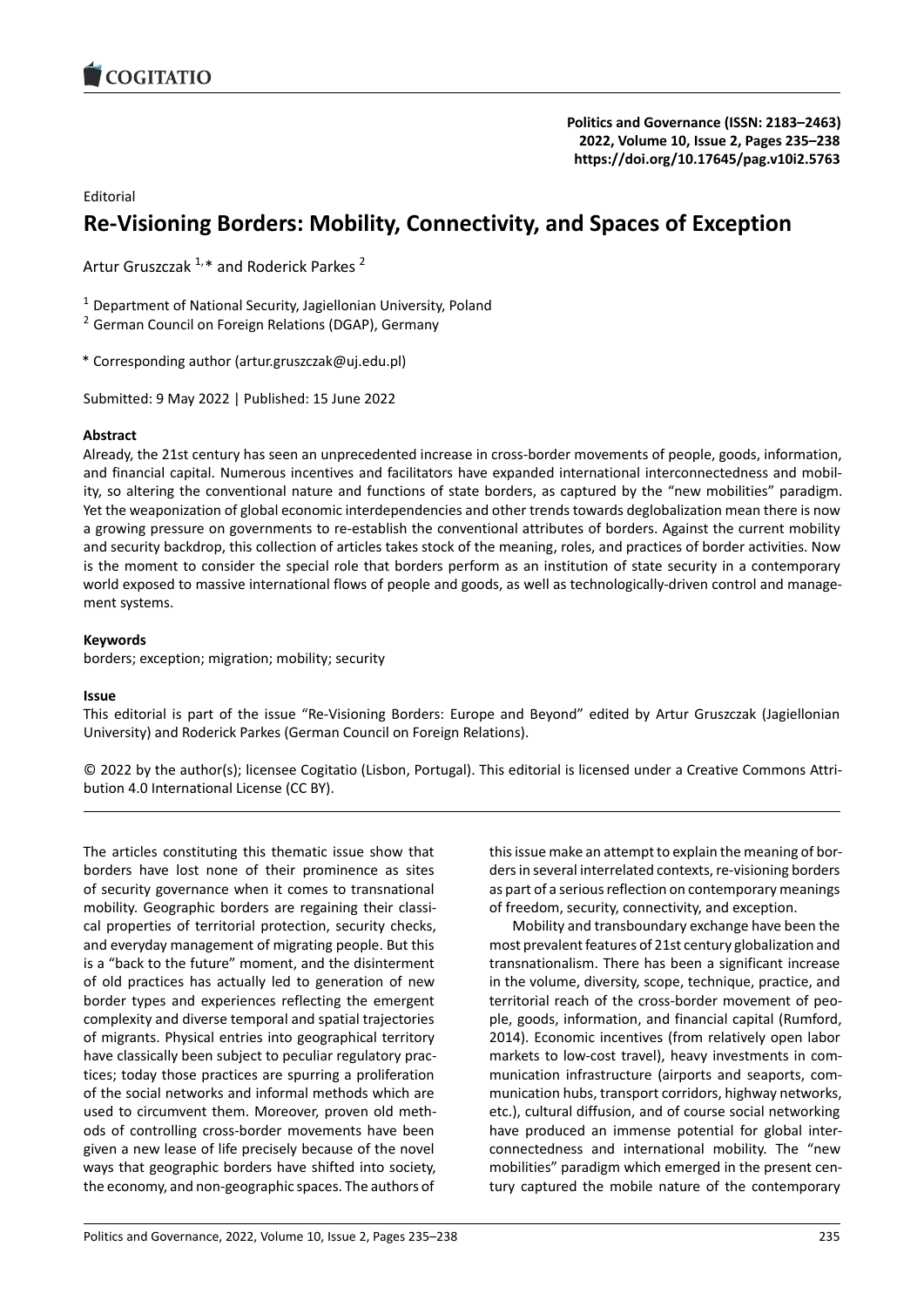#### **LOGITATIO**

world, with an analytical focus that encompassed dias[poric communities,](https://www.cogitatiopress.com) global (neo‐)nomads, and transna‐ tional advocacy networks (Mau, 2020; Mazlish, 2017; Ribas‐Mateos, 2015).

However, this new paradigm is already being chal‐ lenged by some familiar risks and threats, and state insti‐ tutions are now scrambling to put in place appropriate, familiar, and reassuring border policies with the aim of addressing effectively sources of insecurity and instabil‐ ity. But this is not a simple return to the status quo ante. In the interconnected world system that emerged over the past 30 years, borders were massively adapted and continued to perform a special role as an institution of state security, a site of control of international flows of people and goods, as well as a technologically‐ driven management system. Even advanced liberaliza‐ tion arrangements worked out by regional groupings, including the Schengen area as probably the most advanced shared border regime. These fundamentally reconfigured border techniques did not alter the princi‐ pal functions of borders: protection, deterrence, and reg‐ ulation. Rather, mobility itself (that is, the circulation of goods, ideas, and orders) became a prime target for polit‐ ical intervention (Beauchamps et al., 2017, p. 3).

As acknowledged by Anderson and O'Dowd, borders have come to perform a growing range of sometimes rather contradictory functions, as:

[A]reas of opportunity and/or insecurity, zones of contact and/or conflict, of co‐operation and/or competition, of ambivalent identities and/or the aggressive assertion of difference. These apparent dichotomies alternate with time and place, and more interestingly—they can co‐exist simultaneously in the same people, if they have to regularly deal not with one state but two. (Anderson & O'Dowd, 1999, pp. 595–596)

Despite the supposedly homogenizing pressures of glob‐ alization, moreover, different societies and polities con‐ tinue to combine borders (and identities and orders) in very different ways (Heisler, 2001, pp. 226–227).

The articles collected in this thematic issue deal with this growing variety across time and space and recog‐ nize that, even if there is now a trend towards deglob‐ alization and an attempt to return to earlier forms of border control, the variety of borders, borderlands, and bordering processes is only going to increase. The con‐ tributing authors thus present something of the vari‐ ety of concepts, frameworks, and accounts of bordering (as well as de‐ and re‐bordering) processes which have been developed in the present century—and they exam‐ ine whether these concepts are capable of explaining current trends. They focus particularly on "border‐free" travel areas, which have been the sites of heaviest exper‐ imentation and change. The Schengen area, following its launch in 1995, facilitated the free movement of persons at internal borders, but at the price of strengthened and

detailed control at external border crossing points as well as eventual stoppings within the Schengen area, away from the border, by mobile patrols. This process saw the deferral of the actual borders beyond the borderline, and not just outside the EU (the familiar concept of "external‐ ization") but also *inside* (Balibar, 2009, p. 206).

Artur Gruszczak attempts to capture the current turn in bordering processes (Gruszczak, 2022). He looks at the current dynamics of bordering processes in Europe, identifying an inflexion in the historical devel‐ opment of the principle of freedom of movement of persons epitomized by the Schengen area. Gruszczak identifies an increasing tension between the integration forces of transnational processes, and a politiciza‐ tion of domestically‐embedded issues of security gover‐ nance. He discusses the lingering discrepancy between longstanding derogations from the Schengen regime and efforts towards a full restoration of the free‐travel area after the Schengen crisis.

Caterina Molinari likewise focuses on the Schengen area and its recent politicization, and argues that EU institutions have lately exploited this trend and used migration crises to mobilize actors, allocate funds, and determine procedures and remedies (Molinari, 2022). The migration crisis in Europe in 2015–2016 saw the EU formalize and regulate whole new mobility policies and practices. These changes have been widespread and bewildering, but Molinari narrows such moves to three instances: (a) physical borders subject to a pecu‐ liar regulatory regime operational in specific periph‐ eral spaces; (b) legal borders increasingly independent from their physical and geographical dimensions; and (c) legal borderlines applicable to certain groups of trav‐ elling migrants. Molinari interprets the EU's stance as an attempt to disconnect the full protection of fundamen‐ tal rights from the real status of migrants residing on national territories of EU member states.

Molinari's research thus adds to the growing body of analysis on borders that focuses on the experience of those crossing them—something curiously absent from early analysis of the Schengen area. If Molinari conceptualizes the tendency toward the decoupling of legal and regulatory standards from migration and mobil‐ ity practices, this is further illustrated in this collec‐ tion by two articles dedicated to the migratory expe‐ riences of a specific category—unaccompanied minors and adolescent migrants. In the first of these articles, Orsini et al. (2022) examine the negative and disquiet‐ ing practices performed on unaccompanied minors by European and non‐European state authorities particu‐ larly since the recent migration crises. Based on ethnographic research carried out among over 300 minors in Libya, Italy, Greece, and Belgium, the authors make insights into "loops of violence" (that is, violent events perpetrated on migrants by a variety of institutional and non‐institutional actors). These—as they maintain—are now ubiquitous within the EU's management of migra‐ tion and asylum.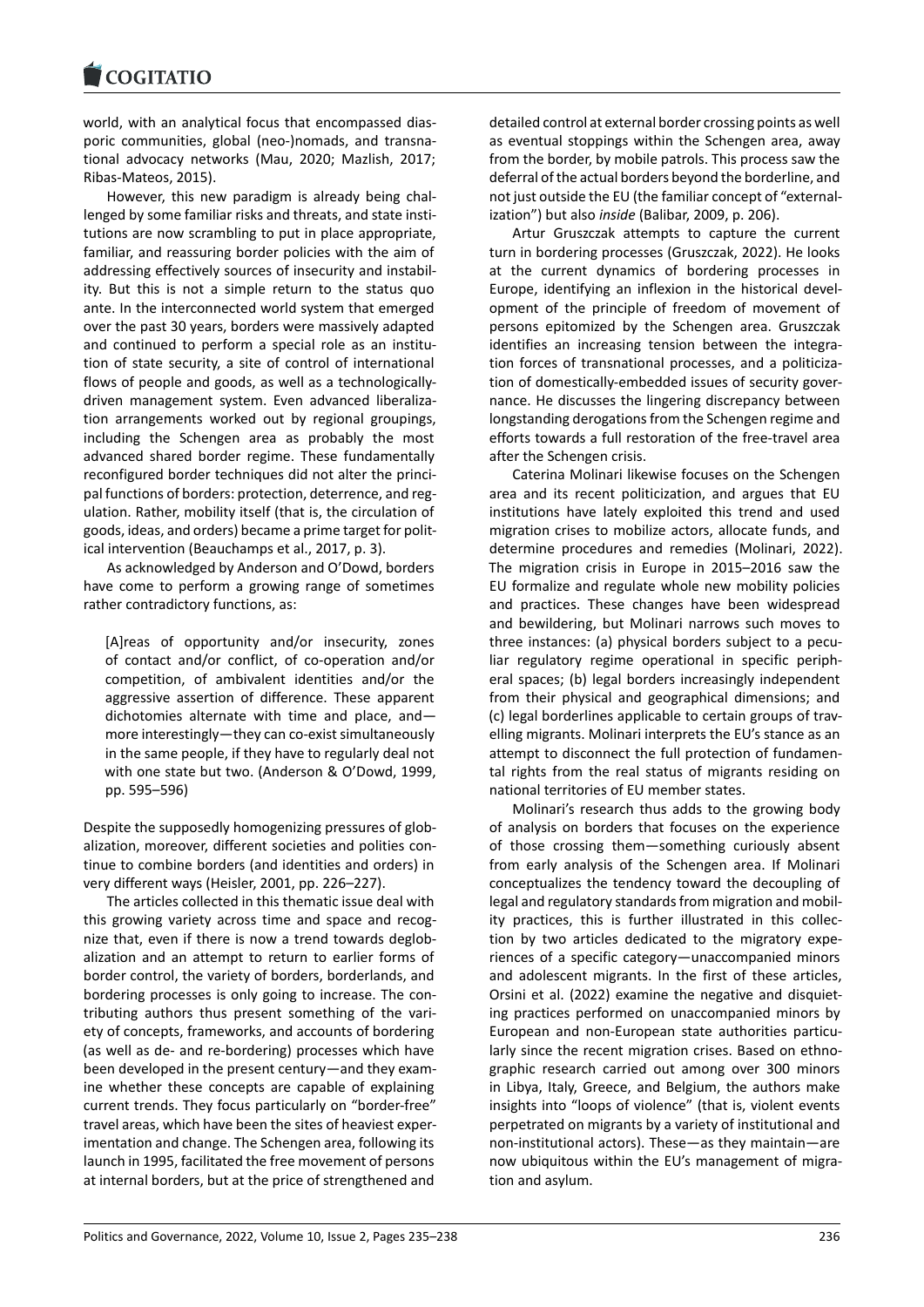#### COGHALIO

The situation of unaccompanied minors is also dis‐ [cussed by Uzureau e](https://www.cogitatiopress.com)t al. (2022) in an article focusing on exception from normal rules and abandonment experi‐ enced by migrants as part of securitization practices at the internal borders in the EU. They take the case of the northwestern Italian city of Ventimiglia as a "space of exception" at the French‐Italian border and take it as evidence of deterrent practices carried out by local authorities and their effects on minors' psychological well-being and self-identity. The findings of the ethnographic field study made by the authors underline the conflicting needs and feelings of institutional abandon‐ ment of the unaccompanied migrants in Ventimiglia augmented by insufficient institutional protection in the bor‐ der space.

These two articles show that unaccompanied young migrants are, due to their vulnerability and relative lack of agency, heavily affected by restrictive and deterrent measures commonly used by national and local author‐ ities in receiving countries. By contrast, other groups of migrants enjoy altogether greater agency. Labor migra‐ tion regimes offer daily evidence that excessive regu‐ latory practices imposed by states may be avoided or bypassed (sometimes even simply disregarded) by infor‐ mal networks. Polese et al. (2022) show convincingly how the reliance on informal structures substitutes the expec‐ tations of an active welfare state policy. Based on two case studies—Romanian migrants in Spain, and ethnic entrepreneurs in Croatia—the authors explore informal‐ ity as a way contributing to the shaping of everyday governance curbed by discontent with state policies and val‐ ues and by the praise of non‐compliance.

The final article deals with new sites of border trans‐ formation. De‐bordering processes and tendencies have been associated over the past three decades with experi‐ ments in the territorial/geographical dimension as epito‐ mized by the Schengen area. But today they increasingly unfold in the *de‐territorialized* virtual space created by information and communication technologies (ICT) and infrastructure. Dominika Dziwisz explores the changing nature of borders in cyberspace and examines the impact of non‐war activities on the functions of state borders (Dziwisz, 2022). Modern technologies seem to acceler‐ ate the tendencies toward the blurring of physical bor‐ ders; yet they also increase the use of those boundaries as security policy tools.

# **Conflict of Interests**

The authors declare no conflict of interests.

### **References**

- Anderson, J., & O'Dowd, L. (1999). Borders, bor‐ der regions and territoriality: Contradictory mean‐ ings, changing significance. *Regional Studies*, *33*(7), 593–604.
- Balibar, E. (2009). Europe as borderland. *Environment and Planning D: Society and Space*, *27*(2), 190–215.
- Beauchamps, M., Hoijtink, M., Leese, M., Magalhăes, B., Weinblum, S., & Wittendorp, S. (2017). Introduction: Security/mobility and the politics of movement. In M. Leese & S. Wittendorp (Eds.), *Security/mobility. Politics of movement* (pp. 1–13). Manchester Univer‐ sity Press.
- Dziwisz, D. (2022). Non‐war activities in cyberspace as a factor driving the process of de‐bordering. *Politics and Governance*, *10*(2), 293–302.
- Gruszczak, A. (2022). Internal rebordering in the Euro‐ pean Union: Postfunctionalism revisited. *Politics and Governance*, *10*(2), 246–255.
- Heisler, M. O. (2001). Now and then, here and there: Migration and the transformation of identities, bor‐ ders, and orders. In M. Albert, D. Jacobson, & Y. Lapid (Eds.), *Identities, borders, orders. Rethinking interna‐ tional relations theory* (pp. 225–247). University of Minnesota Press.
- Mau, S. (2020). Borders that stay, move, and expand. In A. Shachar (Ed.), *The shifting border. Legal cartogra‐ phies of migration and mobility. Ayelet Shachar in dia‐ logue* (pp. 139–157). Manchester University Press.
- Mazlish, B. (2017). *Globalization and transformation*. Routledge.
- Molinari, C. (2022). The borders of the law: Legal fictions, elusive borders, migrants' rights. *Politics and Gover‐ nance*, *10*(2), 239–245.
- Orsini, G., Rota, M., Uzureau, O., Behrendt, M., Adeyinka, S., Lietaert, I., & Derluyn, I. (2022). Loops of violence(s) within Europe's governance of migration in Libya, Italy, Greece, and Belgium. *Politics and Governance*, *10*(2), 256–266.
- Polese, A., Fradejas‐García, I., Šimić Banović, R., Škokić, V., Kerikmäe, T., Molina, J. L., Alpeza, M., Lubbers, M. J., & Camerani, A. (2022). Labour mobil‐ ity and informality: Romanian migrants in Spain and ethnic entrepreneurs in Croatia. *Politics and Governance*, *10*(2), 279–292.
- Ribas‐Mateos, N. (2015). *Border shifts. New mobilities in Europe and beyond*. Palgrave Macmillan.
- Rumford, C. (2014). *Cosmopolitan borders*. Palgrave Macmillan.
- Uzureau, O., Lietaert, I., Senovilla Hernandez, D., & Der‐ luyn, I. (2022). Unaccompanied adolescent minors' experiences of exception and abandonment in the Ventimiglia border space. *Politics and Governance*, *10*(2), 267–278.